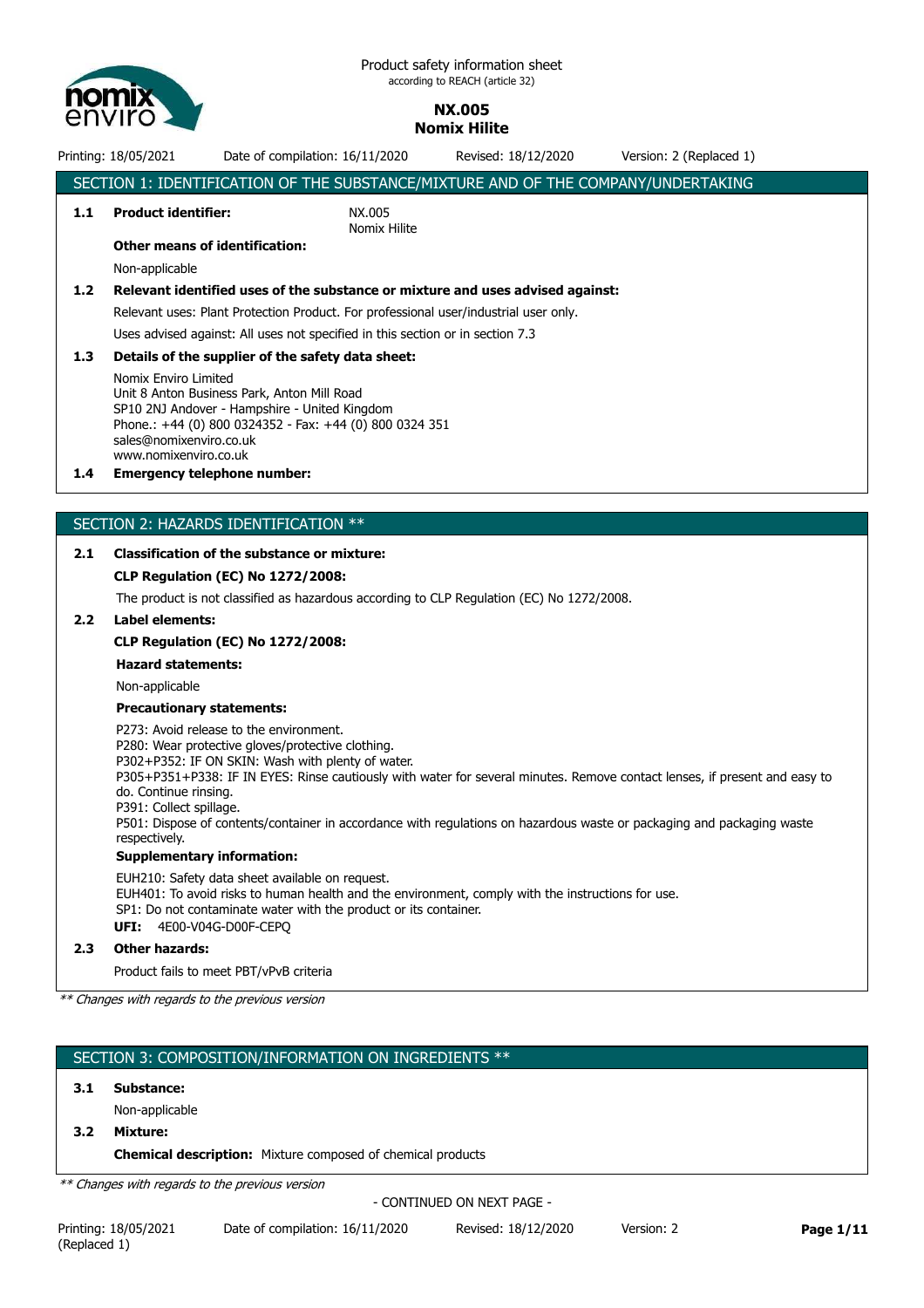

Printing: 18/05/2021 Date of compilation: 16/11/2020 Revised: 18/12/2020 Version: 2 (Replaced 1)

# SECTION 3: COMPOSITION/INFORMATION ON INGREDIENTS \*\* (continued)

#### **Components:**

In accordance with Annex II of Regulation (EC) No 1907/2006 (point 3), the product contains:

|               | <b>Identification</b>                                                  | Chemical name/Classification |                                                                                        |                         | <b>Concentration</b> |
|---------------|------------------------------------------------------------------------|------------------------------|----------------------------------------------------------------------------------------|-------------------------|----------------------|
| CAS:          | Non-applicable                                                         |                              | Hydrocarbons, C12-C15, n-alkanes, isoalkanes, cyclics, $<$ 2% aromatics <sup>(1)</sup> | Self-classified         |                      |
| EC:<br>Index: | 920-107-4<br>Non-applicable<br>REACH: 01-2119453414-43-<br><b>XXXX</b> | <b>Regulation 1272/2008</b>  | Asp. Tox. 1: H304; EUH066 - Danger                                                     | Œ                       | $25 - 50%$           |
| CAS:          | 38641-94-0                                                             |                              | $N$ -(phosphonomethyl)glycine, compound with 2-propylamine $(1:1)^{(1)}$               | Self-classified         |                      |
| EC:<br>Index: | 254-056-8<br>Non-applicable<br>REACH: Non-applicable                   | <b>Regulation 1272/2008</b>  | Aquatic Chronic 2: H411                                                                | $\langle \cdot \rangle$ | $10 - 25%$           |

<sup>(1)</sup> Substances presenting a health or environmental hazard which meet criteria laid down in Regulation (EU) No. 2015/830

To obtain more information on the hazards of the substances consult sections 11, 12 and 16.

#### *\*\* Changes with regards to the previous version*

#### SECTION 4: FIRST AID MEASURES

#### **4.1 Description of first aid measures:**

The symptoms resulting from intoxication can appear after exposure, therefore, in case of doubt, seek medical attention for direct exposure to the chemical product or persistent discomfort, showing the SDS of this product.

### **By inhalation:**

This product does not contain substances classified as hazardous for inhalation, however, in case of symptoms of intoxication remove the person affected from the exposure area and provide with fresh air. Seek medical attention if the symptoms get worse or persist.

# **By skin contact:**

Remove contaminated clothing and footwear, rinse skin or shower the person affected if appropriate with plenty of cold water and neutral soap. In serious cases see a doctor. If the product causes burns or freezing, clothing should not be removed as this could worsen the injury caused if it is stuck to the skin. If blisters form on the skin, these should never be burst as this will increase the risk of infection.

#### **By eye contact:**

Rinse eyes thoroughly with water for at least 15 minutes. If the injured person uses contact lenses, these should be removed unless they are stuck to the eyes, in which case removal could cause further damage. In all cases, after cleaning, a doctor should be consulted as quickly as possible with the SDS for the product.

#### **By ingestion/aspiration:**

Do not induce vomiting, but if it does happen keep the head down to avoid aspiration. Keep the person affected at rest. Rinse out the mouth and throat, as they may have been affected during ingestion.

#### **4.2 Most important symptoms and effects, both acute and delayed:**

Acute and delayed effects are indicated in sections 2 and 11.

#### **4.3 Indication of any immediate medical attention and special treatment needed:**

Non-applicable

# SECTION 5: FIREFIGHTING MEASURES

# **5.1 Extinguishing media:**

#### **Suitable extinguishing media:**

Product is non-flammable under normal conditions of storage, handling and use. In the case of combustion as a result of improper handling, storage or use preferably use polyvalent powder extinguishers (ABC powder), in accordance with the Regulation on fire protection systems.

#### **Unsuitable extinguishing media:**

Non-applicable

#### **5.2 Special hazards arising from the substance or mixture:**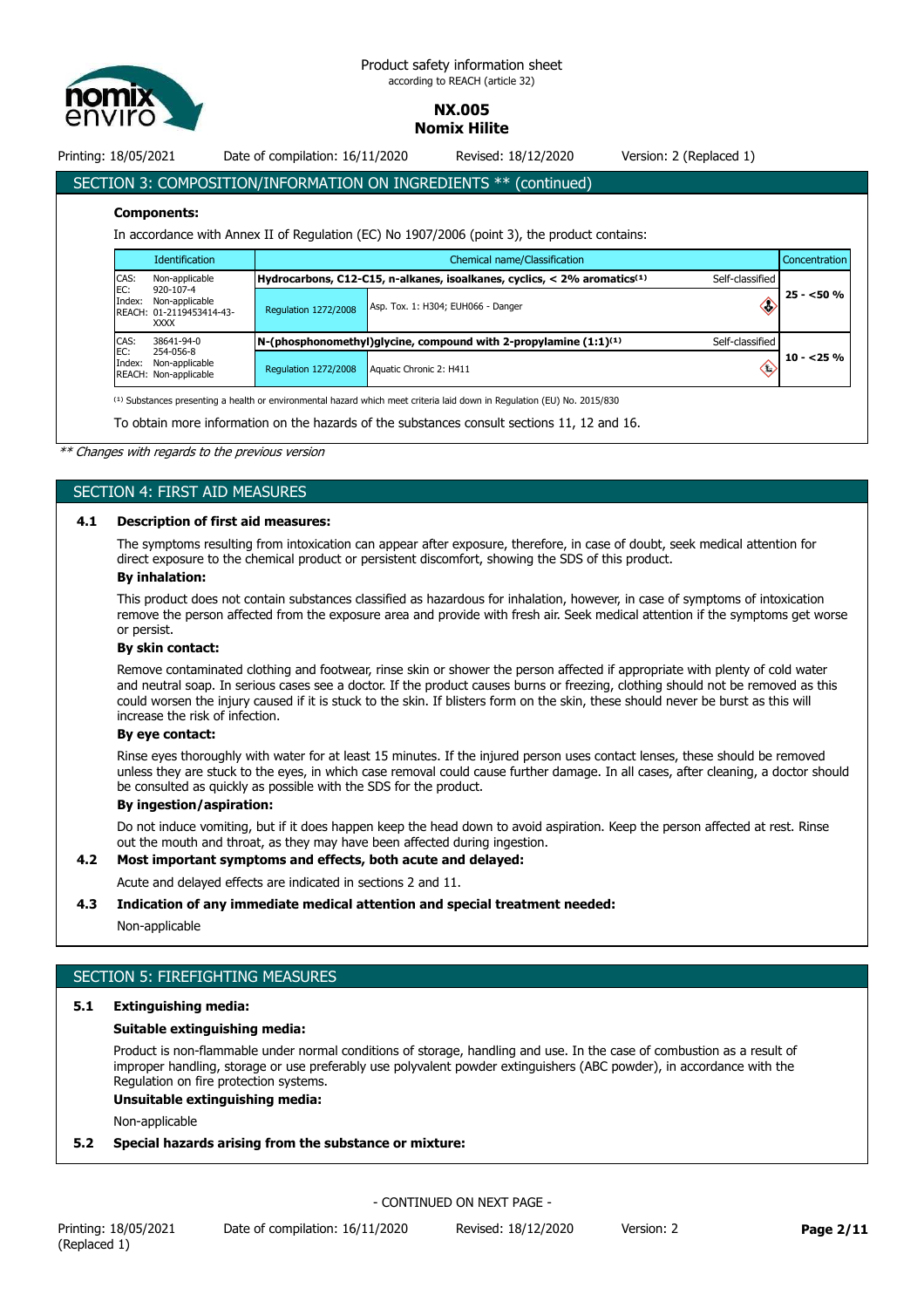

Printing: 18/05/2021 Date of compilation: 16/11/2020 Revised: 18/12/2020 Version: 2 (Replaced 1)

# SECTION 5: FIREFIGHTING MEASURES (continued)

As a result of combustion or thermal decomposition reactive sub-products are created that can become highly toxic and, consequently, can present a serious health risk.

# **5.3 Advice for firefighters:**

Depending on the magnitude of the fire it may be necessary to use full protective clothing and self-contained breathing apparatus (SCBA). Minimum emergency facilities and equipment should be available (fire blankets, portable first aid kit,...) in accordance with Directive 89/654/EC.

#### **Additional provisions:**

Act in accordance with the Internal Emergency Plan and the Information Sheets on actions to take after an accident or other emergencies. Eliminate all sources of ignition. In case of fire, cool the storage containers and tanks for products susceptible to combustion, explosion or BLEVE as a result of high temperatures. Avoid spillage of the products used to extinguish the fire into an aqueous medium.

# SECTION 6: ACCIDENTAL RELEASE MEASURES

#### **6.1 Personal precautions, protective equipment and emergency procedures:**

Isolate leaks provided that there is no additional risk for the people performing this task. Personal protection equipment must be used against potential contact with the spilt product (See section 8). Evacuate the area and keep out those who do not have protection.

#### **6.2 Environmental precautions:**

Avoid spillage into the aquatic environment as it contains substances potentially dangerous for this. Contain the product absorbed in hermetically sealed containers. In the case of serious spillage into the aquatic environment notify the relevant authority.

### **6.3 Methods and material for containment and cleaning up:**

It is recommended:

Absorb the spillage using sand or inert absorbent and move it to a safe place. Do not absorb in sawdust or other combustible absorbents. For any concern related to disposal consult section 13.

#### **6.4 Reference to other sections:**

See sections 8 and 13.

# SECTION 7: HANDLING AND STORAGE

#### **7.1 Precautions for safe handling:**

A.- Precautions for safe manipulation

Comply with the current legislation concerning the prevention of industrial risks. Keep containers hermetically sealed. Control spills and residues, destroying them with safe methods (section 6). Avoid leakages from the container. Maintain order and cleanliness where dangerous products are used.

B.- Technical recommendations for the prevention of fires and explosions

Product is non-flammable under normal conditions of storage, handling and use. It is recommended to transfer at slow speeds to avoid the generation of electrostatic charges that can affect flammable products. Consult section 10 for information on conditions and materials that should be avoided.

C.- Technical recommendations to prevent ergonomic and toxicological risks

Do not eat or drink during the process, washing hands afterwards with suitable cleaning products.

D.- Technical recommendations to prevent environmental risks

It is recommended to have absorbent material available at close proximity to the product (See subsection 6.3)

# **7.2 Conditions for safe storage, including any incompatibilities:**

- A.- Technical measures for storage
	- Minimum Temp.: 0 °C Maximum Temp.: 30 °C
	- Maximum time: 24 Months
- B.- General conditions for storage

Avoid sources of heat, radiation, static electricity and contact with food. For additional information see subsection 10.5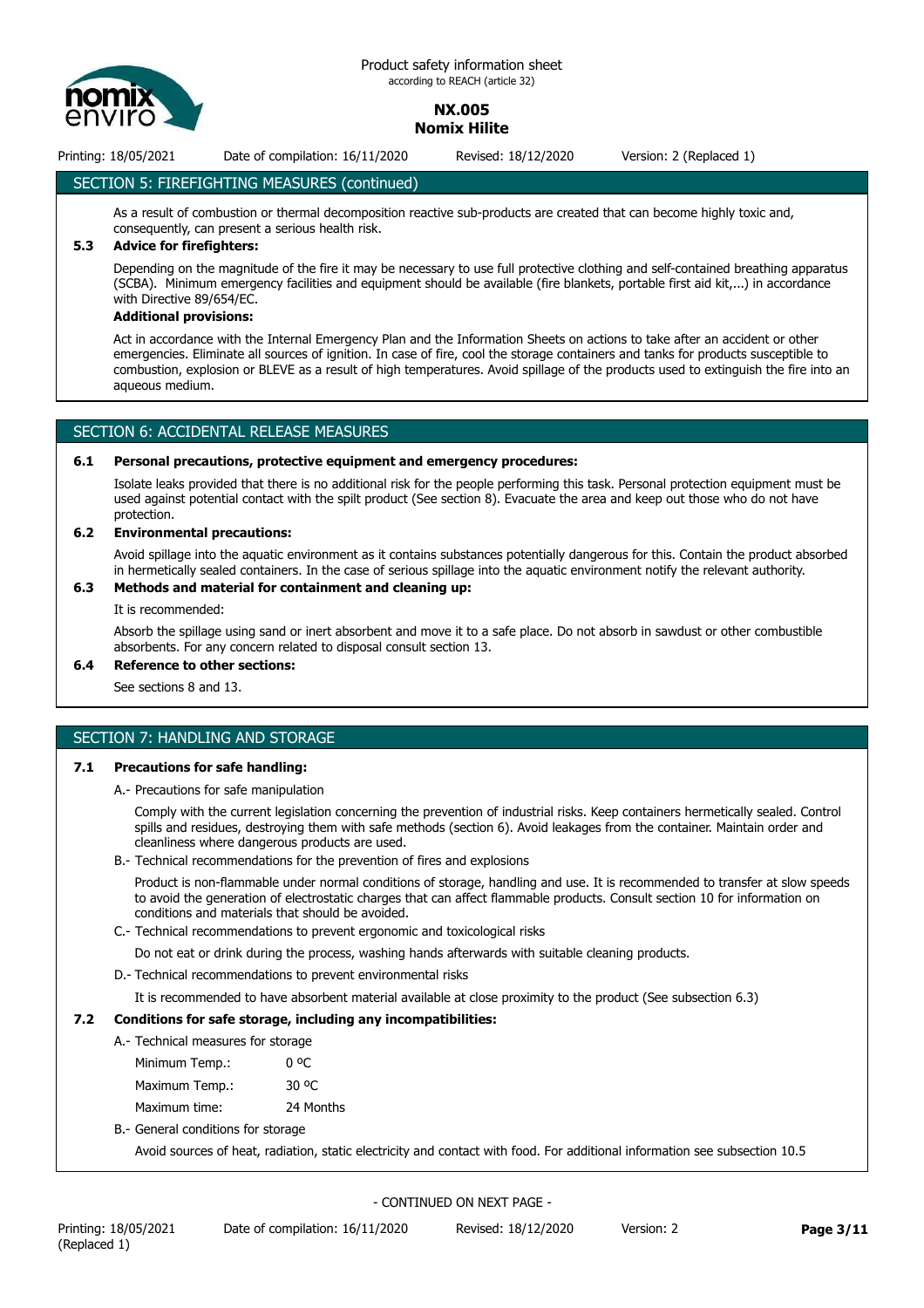

Printing: 18/05/2021 Date of compilation: 16/11/2020 Revised: 18/12/2020 Version: 2 (Replaced 1)

SECTION 7: HANDLING AND STORAGE (continued)

#### **7.3 Specific end use(s):**

Except for the instructions already specified it is not necessary to provide any special recommendation regarding the uses of this product.

# SECTION 8: EXPOSURE CONTROLS/PERSONAL PROTECTION

#### **8.1 Control parameters:**

Substances whose occupational exposure limits have to be monitored in the workplace:

EH40/2005 Workplace exposure limits, fourth edition, published 2020:

| <b>Identification</b>                                    | Occupational exposure limits |                    |
|----------------------------------------------------------|------------------------------|--------------------|
| Titanium dioxide (aerodynamic diameter $\leq 10 \mu m$ ) | WEL(8h)                      | $4 \text{ ma/m}^3$ |
| CAS: 13463-67-7<br>EC: 236-675-5                         | WEL $(15 \text{ min})$       |                    |

#### **DNEL (Workers):**

Non-applicable

#### **DNEL (General population):**

Non-applicable

#### **PNEC:**

Non-applicable

#### **8.2 Exposure controls:**

A.- General security and hygiene measures in the work place

As a preventative measure it is recommended to use basic Personal Protective Equipment, with the corresponding <<CE marking>> in accordance with Regulation (EU) 2016/425. For more information on Personal Protective Equipment (storage, use, cleaning, maintenance, class of protection,…) consult the information leaflet provided by the manufacturer. For more information see subsection 7.1. All information contained herein is a recommendation which needs some specification from the labour risk prevention services as it is not known whether the company has additional measures at its disposal.

#### B.- Respiratory protection

The use of protection equipment will be necessary if a mist forms or if the occupational exposure limits are exceeded.

C.- Specific protection for the hands

| Pictogram                                      | <b>PPE</b>                 | Labelling | <b>CEN Standard</b> | Remarks                                          |
|------------------------------------------------|----------------------------|-----------|---------------------|--------------------------------------------------|
| m<br>$\dot{w}$<br>Mandatory hand<br>protection | Chemical protective gloves | CAT III   | EN 420:2004+A1:2010 | Replace the gloves at any sign of deterioration. |

As the product is a mixture of several substances, the resistance of the glove material can not be calculated in advance with total reliability and has therefore to be checked prior to the application.

D.- Ocular and facial protection

Non-applicable

E.- Body protection

| Pictogram | <b>PPE</b>           | Labelling     | <b>CEN Standard</b> | Remarks                                                                                                                                                                                                                                                                          |
|-----------|----------------------|---------------|---------------------|----------------------------------------------------------------------------------------------------------------------------------------------------------------------------------------------------------------------------------------------------------------------------------|
|           | Work clothing        | <b>CAT I</b>  |                     | Replace before any evidence of deterioration. For<br>periods of prolonged exposure to the product for<br>professional/industrial users CE III is<br>recommended, in accordance with the regulations<br>in EN ISO 6529:2013, EN ISO 6530:2005, EN ISO<br>13688:2013, EN 464:1994. |
|           | Anti-slip work shoes | <b>CAT II</b> | EN ISO 20347:2012   | Replace before any evidence of deterioration. For<br>periods of prolonged exposure to the product for<br>professional/industrial users CE III is<br>recommended, in accordance with the regulations<br>in EN ISO 20345:2012 y EN 13832-1:2007                                    |

F.- Additional emergency measures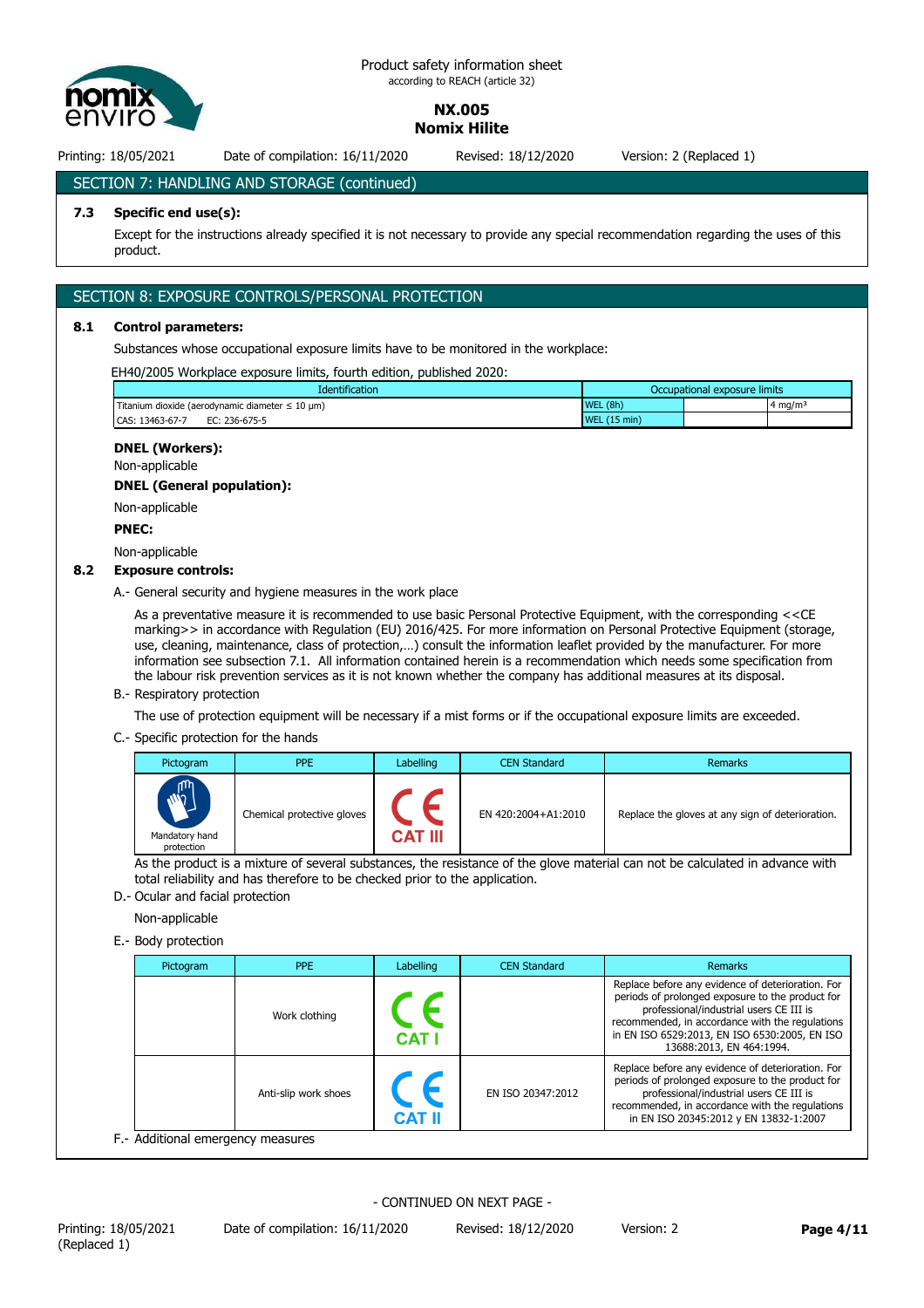

#### Product safety information sheet according to REACH (article 32)

**NX.005 Nomix Hilite**

Printing: 18/05/2021 Date of compilation: 16/11/2020 Revised: 18/12/2020 Version: 2 (Replaced 1)

| <b>Emergency measure</b>           | <b>Standards</b>                                                                                                                                                                                                               | <b>Emergency measure</b>  | <b>Standards</b>                               |
|------------------------------------|--------------------------------------------------------------------------------------------------------------------------------------------------------------------------------------------------------------------------------|---------------------------|------------------------------------------------|
|                                    | ANSI Z358-1<br>ISO 3864-1:2011, ISO 3864-4:2011                                                                                                                                                                                | $\bm{\Phi}$<br><u>iii</u> | DIN 12 899<br>ISO 3864-1:2011, ISO 3864-4:2011 |
| Emergency shower                   |                                                                                                                                                                                                                                | Eyewash stations          |                                                |
|                                    |                                                                                                                                                                                                                                |                           |                                                |
| <b>Volatile organic compounds:</b> | In accordance with the community legislation for the protection of the environment it is recommended to avoid environmental<br>spillage of both the product and its container. For additional information see subsection 7.1.D |                           |                                                |
|                                    | With regard to Directive 2010/75/EU, this product has the following characteristics:                                                                                                                                           |                           |                                                |
| $V.O.C.$ (Supply):                 | 0 % weight                                                                                                                                                                                                                     |                           |                                                |
| V.O.C. density at 20 °C:           | 0 kg/m <sup>3</sup> $(0 g/L)$                                                                                                                                                                                                  |                           |                                                |

# SECTION 9: PHYSICAL AND CHEMICAL PROPERTIES

Average molecular weight: Non-applicable

# **9.1 Information on basic physical and chemical properties:** For complete information see the product datasheet. **Appearance:** Physical state at 20 °C: Liquid Appearance: Emulsion Colour: Colour: Odour: Characteristic Odour threshold: Non-applicable \* **Volatility:** Boiling point at atmospheric pressure: Non-applicable \* Vapour pressure at 20 °C: Non-applicable \* Vapour pressure at 50 °C: Non-applicable \* Evaporation rate at 20 °C: Non-applicable \* **Product description:** Density at 20 °C: 960 - 980 kg/m<sup>3</sup> Relative density at 20 °C: 0.96 - 0.98 Dynamic viscosity at 20 °C: Non-applicable \* Kinematic viscosity at 20 °C: Non-applicable \* Kinematic viscosity at 40 °C:  $>$ 20.5 cSt Concentration: Non-applicable \* pH: Non-applicable \* Vapour density at 20 °C: Non-applicable \* Partition coefficient n-octanol/water 20 °C: Non-applicable \* Solubility in water at 20 °C: Solubility properties:  $\qquad \qquad$  Dispersible Decomposition temperature: Non-applicable \* Melting point/freezing point: Non-applicable \* Explosive properties: Non-applicable \* \*Not relevant due to the nature of the product, not providing information property of its hazards.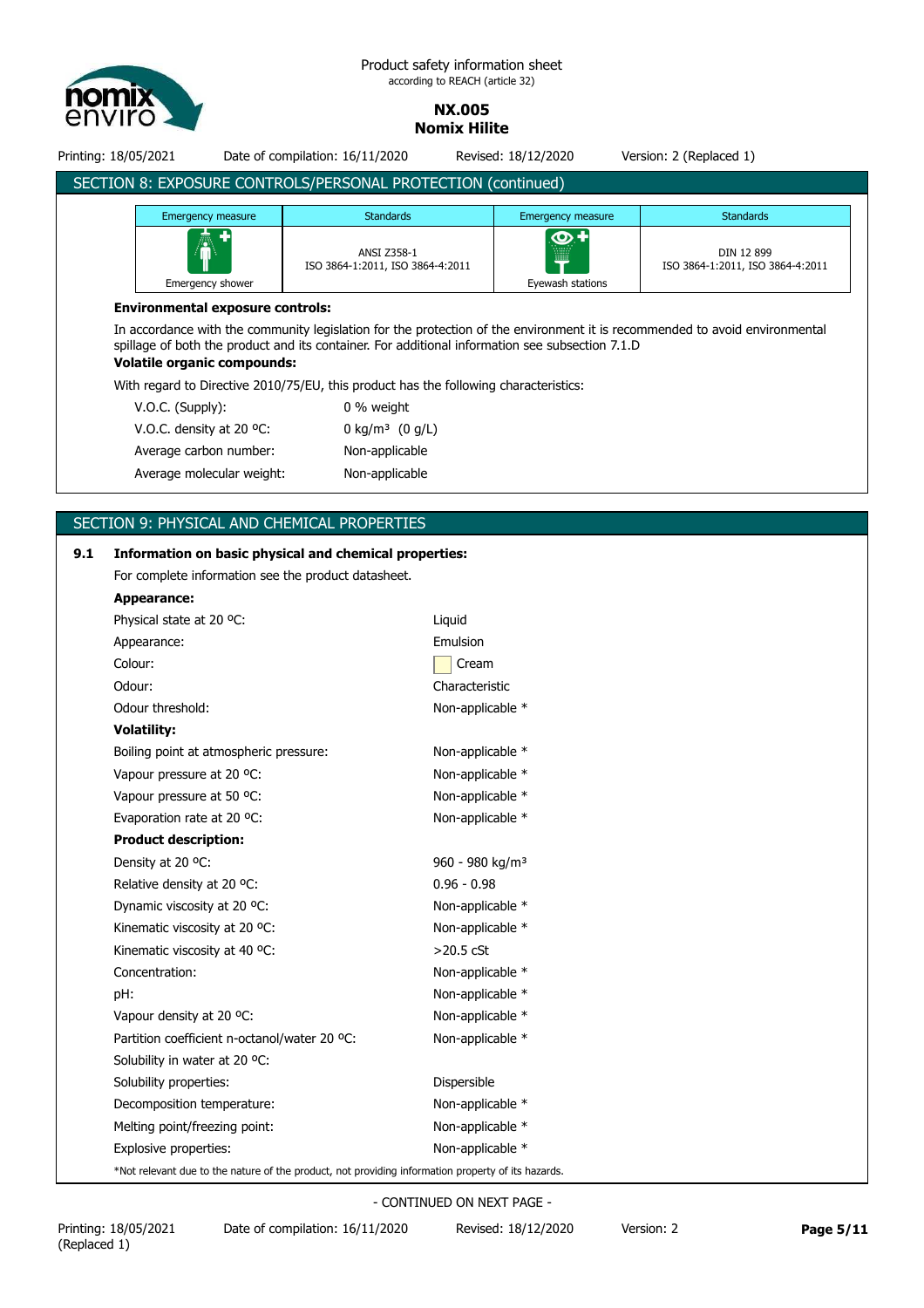

Printing: 18/05/2021 Date of compilation: 16/11/2020 Revised: 18/12/2020 Version: 2 (Replaced 1) SECTION 9: PHYSICAL AND CHEMICAL PROPERTIES (continued) Oxidising properties: Non-applicable \* **Flammability:** Flash Point: 97 °C Heat of combustion: Non-applicable \* Flammability (solid, gas): Non-applicable \* Autoignition temperature: Non-applicable \* Lower flammability limit: Non-applicable \* Upper flammability limit: Non-applicable \* **Explosive:** Lower explosive limit: Non-applicable \* Upper explosive limit: Non-applicable \* **9.2 Other information:** Surface tension at 20 °C: Non-applicable \*

# SECTION 10: STABILITY AND REACTIVITY

#### **10.1 Reactivity:**

No hazardous reactions are expected because the product is stable under recommended storage conditions. See section 7.

#### **10.2 Chemical stability:**

Chemically stable under the conditions of storage, handling and use.

Refraction index: Non-applicable \* \*Not relevant due to the nature of the product, not providing information property of its hazards.

#### **10.3 Possibility of hazardous reactions:**

Under the specified conditions, hazardous reactions that lead to excessive temperatures or pressure are not expected.

#### **10.4 Conditions to avoid:**

Applicable for handling and storage at room temperature:

| Shock and friction | Contact with<br>ı air | Increase in temperature | Sunliaht          | .<br>Humiditv  |
|--------------------|-----------------------|-------------------------|-------------------|----------------|
| Not applicable     | Not<br>applicable     | Not applicable          | applicable<br>Not | Not applicable |

#### **10.5 Incompatible materials:**

| Acids              | Water          | Oxidising materials | :ombustible<br>e materials | Others                        |
|--------------------|----------------|---------------------|----------------------------|-------------------------------|
| Avoid strong acids | Not applicable | Not applicable      | Not applicable             | Avoid alkalis or strong bases |

#### **10.6 Hazardous decomposition products:**

See subsection 10.3, 10.4 and 10.5 to find out the specific decomposition products. Depending on the decomposition conditions, complex mixtures of chemical substances can be released: carbon dioxide (CO2), carbon monoxide and other organic compounds.

# SECTION 11: TOXICOLOGICAL INFORMATION

#### **11.1 Information on toxicological effects:**

The experimental information related to the toxicological properties of the product itself is not available

#### **Dangerous health implications:**

In case of exposure that is repetitive, prolonged or at concentrations higher than the recommended occupational exposure limits, adverse effects on health may result, depending on the means of exposure: A- Ingestion (acute effect):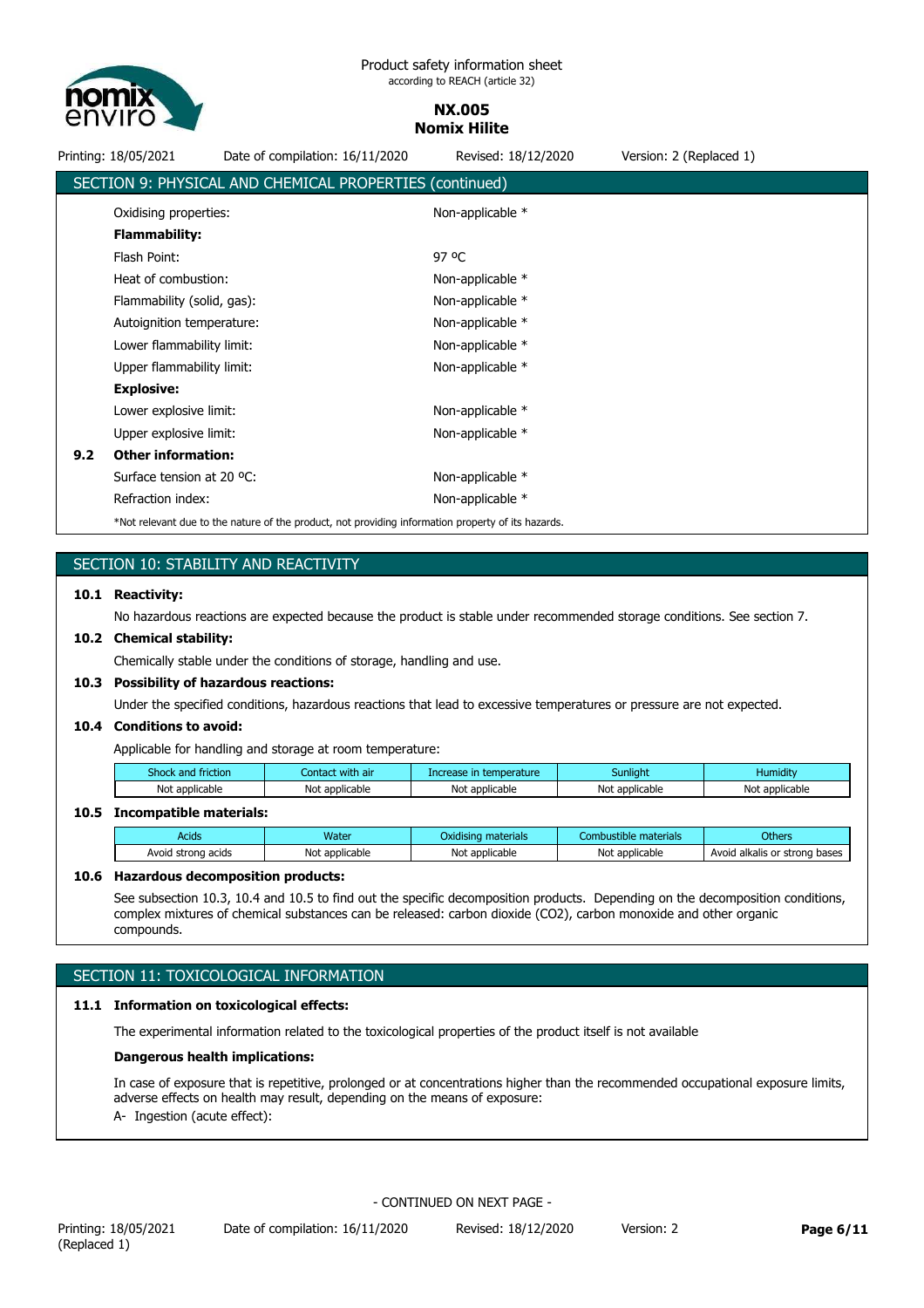

Printing: 18/05/2021 Date of compilation: 16/11/2020 Revised: 18/12/2020 Version: 2 (Replaced 1)

# SECTION 11: TOXICOLOGICAL INFORMATION (continued)

- Acute toxicity : Based on available data, the classification criteria are not met, as it does not contain substances classified as dangerous for consumption. For more information see section 3. - Corrosivity/Irritability: Based on available data, the classification criteria are not met, as it does not contain substances classified as dangerous for this effect. For more information see section 3. B- Inhalation (acute effect): - Acute toxicity : Based on available data, the classification criteria are not met, as it does not contain substances classified as dangerous for inhalation. For more information see section 3. - Corrosivity/Irritability: Based on available data, the classification criteria are not met, as it does not contain substances classified as dangerous for this effect. For more information see section 3. C- Contact with the skin and the eyes (acute effect): - Contact with the skin: Based on available data, the classification criteria are not met, as it does not contain substances classified as dangerous for skin contact. For more information see section 3. Contact with the eyes: Based on available data, the classification criteria are not met, as it does not contain substances classified as dangerous for this effect. For more information see section 3. D- CMR effects (carcinogenicity, mutagenicity and toxicity to reproduction): - Carcinogenicity: Based on available data, the classification criteria are not met, as it does not contain substances classified as dangerous for the effects mentioned. For more information see section 3. IARC: Distillates (petroleum), hydrotreated heavy paraffinic , < 3 % IP 346, > 20,5 cSt @ 40ºC (3); Titanium dioxide (aerodynamic diameter  $\leq 10$  um) (2B) - Mutagenicity: Based on available data, the classification criteria are not met, as it does not contain substances classified as dangerous for this effect. For more information see section 3. Reproductive toxicity: Based on available data, the classification criteria are not met, as it does not contain substances classified as dangerous for this effect. For more information see section 3. E- Sensitizing effects: - Respiratory: Based on available data, the classification criteria are not met, as it does not contain substances classified as dangerous with sensitising effects. For more information see section 3. - Cutaneous: Based on available data, the classification criteria are not met, as it does not contain substances classified as dangerous for this effect. For more information see section 3. F- Specific target organ toxicity (STOT) - single exposure: Based on available data, the classification criteria are not met, as it does not contain substances classified as dangerous for this effect. For more information see section 3. G- Specific target organ toxicity (STOT)-repeated exposure: - Specific target organ toxicity (STOT)-repeated exposure: Based on available data, the classification criteria are not met, as it does not contain substances classified as dangerous for this effect. For more information see section 3. - Skin: Based on available data, the classification criteria are not met. However, it does contain substances which are classified as dangerous due to repetitive exposure. For more information see section 3. H- Aspiration hazard: Based on available data, the classification criteria are not met. However, it does contain substances classified as dangerous for this effect. For more information see section 3. **Other information:** CAS 13463-67-7 Titanium dioxide (aerodynamic diameter  $\leq 10 \text{ }\mu\text{m}$ ): The classification as a carcinogen by inhalation applies only to mixtures in powder form containing 1 % or more of titanium dioxide which is in the form of or incorporated in particles with aerodynamic diameter ≤ 10 μm **Specific toxicology information on the substances: Identification Control Control Control Control Control Control Control Control Control Control Control Control Control Control Control Control Control Control Control Control Control Control Control Control Control Cont** N-(phosphonomethyl)glycine, compound with 2-propylamine (1:1) LD50 oral 4873 mg/kg Rat CAS: 38641-94-0 LD50 dermal >2000 mg/kg EC: 254-056-8 LC50 inhalation >5 mg/L (4 h) Hydrocarbons, C12-C15, n-alkanes, isoalkanes, cyclics, < 2% aromatics LD50 oral >2000 mg/kg CAS: Non-applicable LD50 dermal >2000 mg/kg

EC: 920-107-4 **LC50 inhalation**  $>$ 20 mg/L (4 h)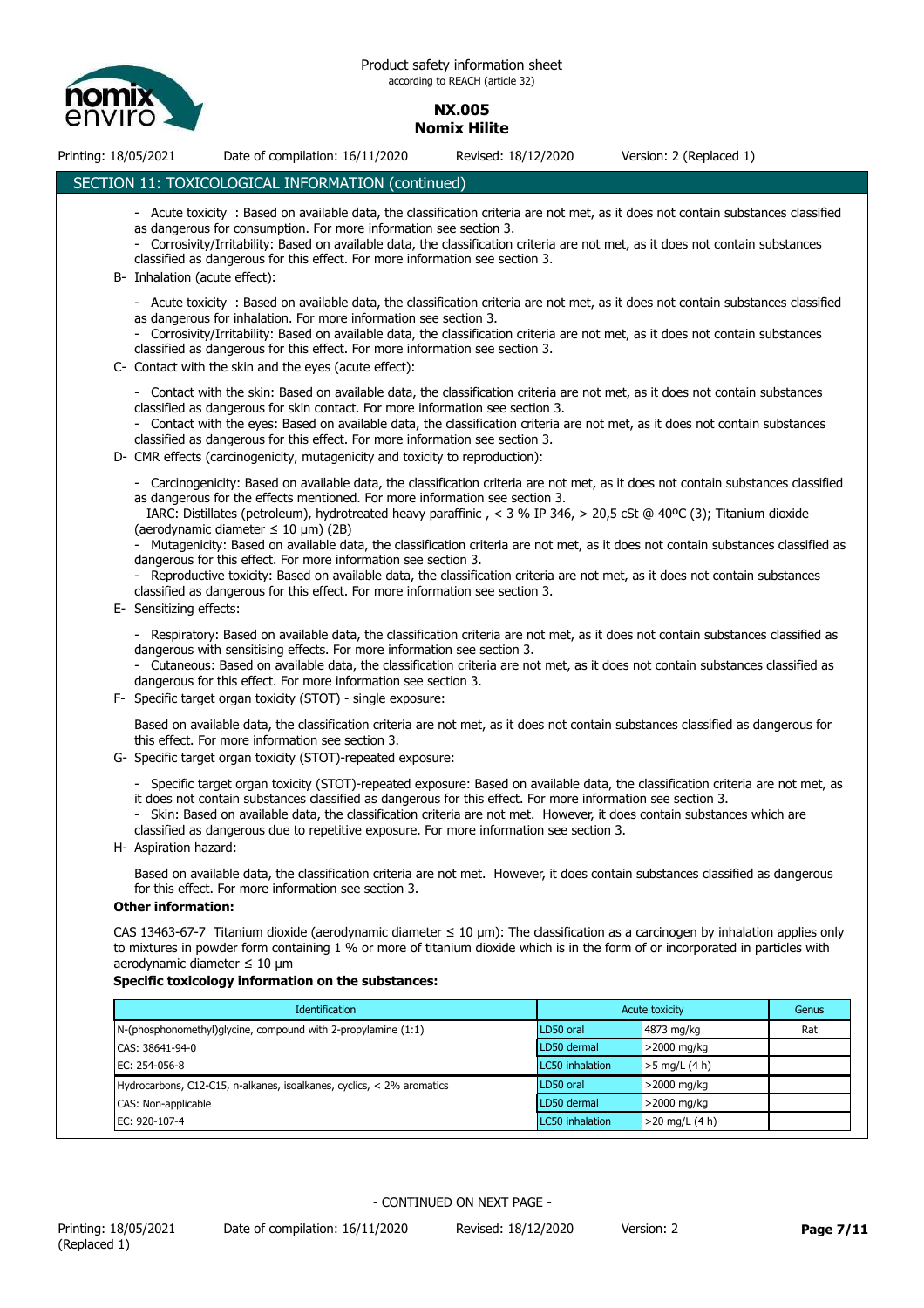

Printing: 18/05/2021 Date of compilation: 16/11/2020 Revised: 18/12/2020 Version: 2 (Replaced 1)

# SECTION 12: ECOLOGICAL INFORMATION

# **12.1 Toxicity:**

# **Product-specific aquatic toxicity:**

| <b>Acute toxicity</b> |                   | Species             | Genus      |
|-----------------------|-------------------|---------------------|------------|
| LC50                  | 100.1 mg/L (96 h) | Oncorhynchus mykiss | Fish       |
| <b>EC50</b>           | 100.1 mg/L (48 h) | Daphnia magna       | Irustacean |

#### **Substance-specific aquatic toxicity:**

| <b>Identification</b>                                            | Acute toxicity |                       | <b>Species</b> | Genus      |
|------------------------------------------------------------------|----------------|-----------------------|----------------|------------|
| N-(phosphonomethyl)glycine, compound with 2-propylamine<br>(1:1) | LC50           | $>1 - 10$ mg/L (96 h) |                | Fish       |
| CAS: 38641-94-0                                                  | EC50           | $>1 - 10$ mg/L (48 h) |                | Crustacean |
| EC: 254-056-8                                                    | <b>EC50</b>    | $>1 - 10$ mg/L (72 h) |                | Algae      |

#### **12.2 Persistence and degradability:**

Not available

# **12.3 Bioaccumulative potential:**

| <b>Identification</b>                                              |            | Bioaccumulation potential |
|--------------------------------------------------------------------|------------|---------------------------|
| $N$ -(phosphonomethyl)glycine, compound with 2-propylamine $(1:1)$ | <b>BCF</b> |                           |
| CAS: 38641-94-0                                                    | Pow Log    | $-3.2$                    |
| EC: 254-056-8                                                      | Potential  |                           |

# **12.4 Mobility in soil:**

| <b>Identification</b>                                               | Absorption/desorption |                | Volatility        |                |
|---------------------------------------------------------------------|-----------------------|----------------|-------------------|----------------|
| N-(phosphonomethyl)glycine, compound with 2-<br>propylamine $(1:1)$ | Koc                   | 22300          | Henry             | Non-applicable |
| CAS: 38641-94-0                                                     | <b>Conclusion</b>     | Immobile       | Drv soil          | Non-applicable |
| EC: 254-056-8                                                       | Surface tension       | Non-applicable | <b>Moist soil</b> | Non-applicable |

# **12.5 Results of PBT and vPvB assessment:**

Product fails to meet PBT/vPvB criteria

# **12.6 Other adverse effects:**

Not described

# SECTION 13: DISPOSAL CONSIDERATIONS

# **13.1 Waste treatment methods:**

| Code | <b>Description</b>                                                                          | Waste class (Regulation (EU) No<br>1357/2014) |
|------|---------------------------------------------------------------------------------------------|-----------------------------------------------|
|      | It is not possible to assign a specific code, as it depends on the intended use by the user | Non dangerous                                 |

# **Type of waste (Regulation (EU) No 1357/2014):**

Non-applicable

### **Waste management (disposal and evaluation):**

Consult the authorized waste service manager on the assessment and disposal operations in accordance with Annex 1 and Annex 2 (Directive 2008/98/EC, The Waste Regulations 2011, 2011 No. 988). As under 15 01 (2014/955/EU) of the code and in case the container has been in direct contact with the product, it will be processed the same way as the actual product. Otherwise, it will be processed as non-dangerous residue. We do not recommended disposal down the drain. See paragraph 6.2.

### **Regulations related to waste management:**

In accordance with Annex II of Regulation (EC) No 1907/2006 (REACH) the community or state provisions related to waste management are stated

Community legislation: Directive 2008/98/EC, 2014/955/EU, Regulation (EU) No 1357/2014

# SECTION 14: TRANSPORT INFORMATION

**Transport of dangerous goods by land:**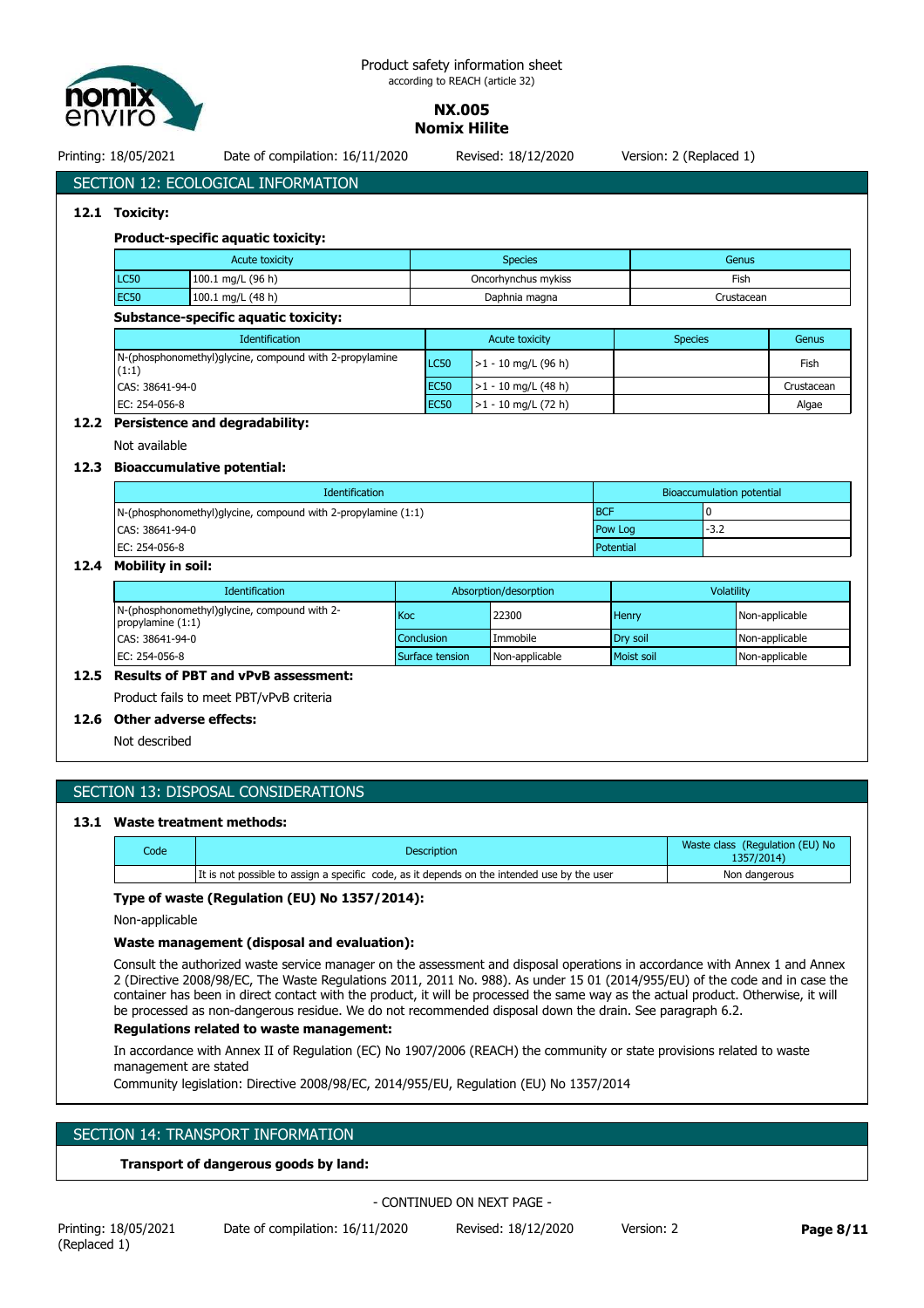

Printing: 18/05/2021 Date of compilation: 16/11/2020 Revised: 18/12/2020 Version: 2 (Replaced 1) SECTION 14: TRANSPORT INFORMATION (continued) With regard to ADR 2021 and RID 2021: 14.7 Transport in bulk according Non-applicable **to Annex II of Marpol and the IBC Code:** 14.6 Special precautions for user **14.5 Environmental hazards:** No Tunnel restriction code: Non-applicable **14.4 Packing group: 14.3 Transport hazard class(es): 14.2 UN proper shipping name: 14.1 UN number:** Labels: Special regulations: Physico-Chemical properties: Non-applicable Non-applicable Non-applicable Non-applicable Non-applicable Non-applicable see section 9 Limited quantities: Non-applicable **Transport of dangerous goods by sea:** With regard to IMDG 39-18: Limited quantities: Non-applicable 14.7 Transport in bulk according Non-applicable **to Annex II of Marpol and the IBC Code:** 14.6 Special precautions for user **14.5 Marine pollutant:** No EmS Codes: **14.4 Packing group: 14.3 Transport hazard class(es): 14.2 UN proper shipping name: 14.1 UN number:** Labels: Special regulations: Physico-Chemical properties: Non-applicable Non-applicable Non-applicable Non-applicable Non-applicable Non-applicable see section 9 Segregation group: Non-applicable **Transport of dangerous goods by air:** With regard to IATA/ICAO 2021: **14.6 Special precautions for user 14.4 Packing group:** Non-applicable **14.3 Transport hazard class(es):** Non-applicable **14.2 UN proper shipping name:** Non-applicable **14.1** Physico-Chemical properties: see section 9 Labels: Non-applicable **Non-applicable 14.5 Environmental hazards:** No 14.7 Transport in bulk according Non-applicable **to Annex II of Marpol and the IBC Code:**

# **SECTION 15: REGULATORY INFORMATION**

# **15.1 Safety, health and environmental regulations/legislation specific for the substance or mixture:**

Candidate substances for authorisation under the Regulation (EC) No 1907/2006 (REACH): Non-applicable Substances included in Annex XIV of REACH ("Authorisation List") and sunset date: Non-applicable Regulation (EC) No 1005/2009, about substances that deplete the ozone layer: Non-applicable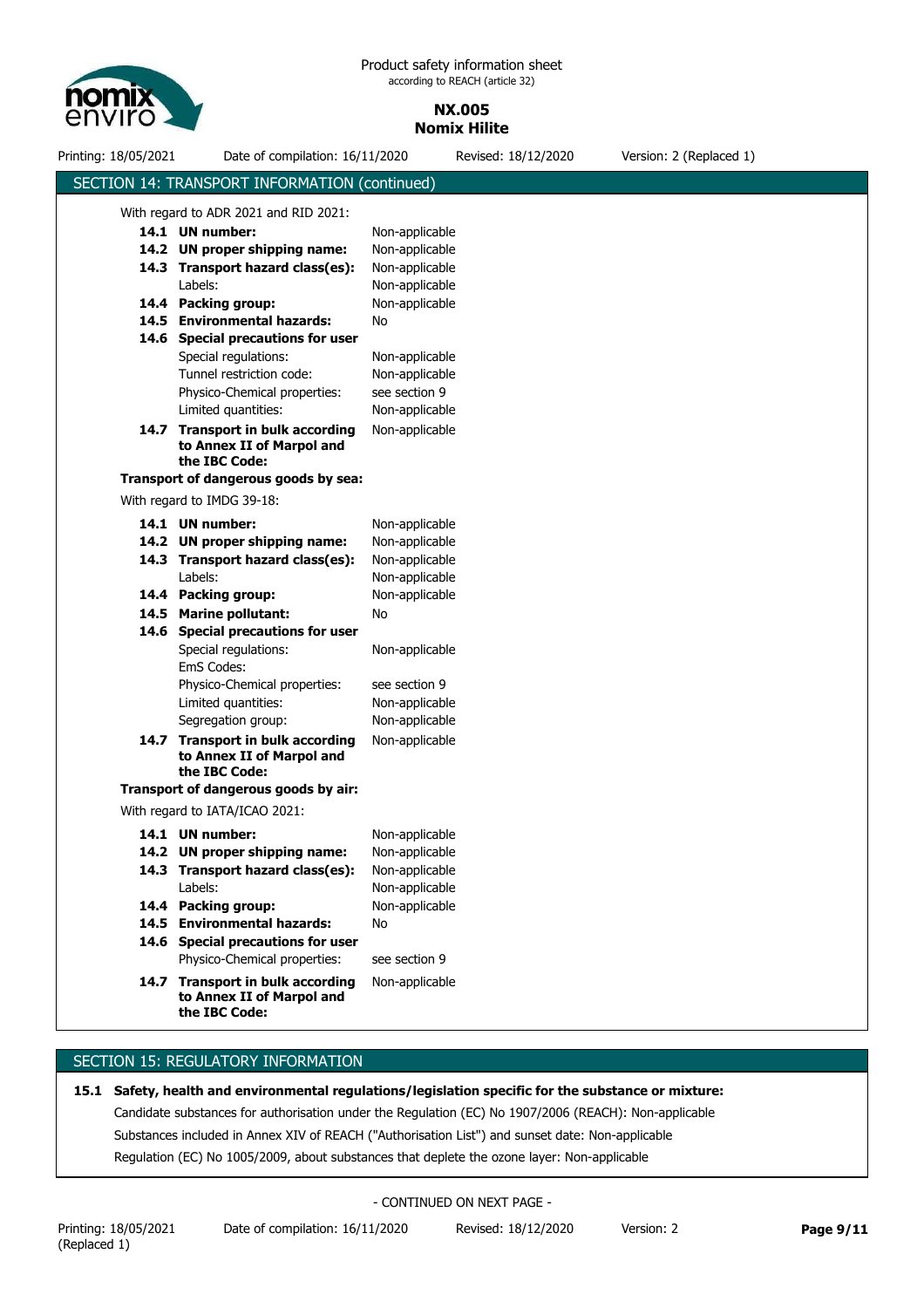

Printing: 18/05/2021 Date of compilation: 16/11/2020 Revised: 18/12/2020 Version: 2 (Replaced 1)

# SECTION 15: REGULATORY INFORMATION (continued)

#### Article 95, REGULATION (EU) No 528/2012: Non-applicable

REGULATION (EU) No 649/2012, in relation to the import and export of hazardous chemical products: Non-applicable

#### **Seveso III:**

Non-applicable

#### **Limitations to commercialisation and the use of certain dangerous substances and mixtures (Annex XVII REACH, etc ….):**

Non-applicable

#### **Specific provisions in terms of protecting people or the environment:**

It is recommended to use the information included in this safety data sheet as a basis for conducting workplace-specific risk assessments in order to establish the necessary risk prevention measures for the handling, use, storage and disposal of this product.

#### **Other legislation:**

The Carriage of Dangerous Goods and Use of Transportable Pressure Equipment Regulations 2009 (CDG 2009), SI 2009 No 1348 The Carriage of Dangerous Goods and Use of Transportable Pressure Equipment (Amendment) Regulations 2011, 2011 No. 1885 Control of Substances Hazardous to Health Regulations 2002 (as amended) EH40/2005 Workplace exposure limits The Waste Regulations 2011, 2011 No. 988

#### **15.2 Chemical safety assessment:**

The supplier has not carried out evaluation of chemical safety.

# SECTION 16: OTHER INFORMATION \*\*

#### **Legislation related to safety data sheets:**

This safety data sheet has been designed in accordance with ANNEX II-Guide to the compilation of safety data sheets of Regulation (EC) No 1907/2006 (Regulation (EC) No 2015/830)

#### **Modifications related to the previous Safety Data Sheet which concerns the ways of managing risks.:**

COMPOSITION/INFORMATION ON INGREDIENTS (SECTION 3):

Removed substances

Titanium dioxide (aerodynamic diameter  $\leq 10$  µm) (13463-67-7)

CLP Regulation (EC) No 1272/2008 (SECTION 2, SECTION 16):

- · Pictograms
- · Hazard statements
- · Precautionary statements
- · Supplementary information

#### **Texts of the legislative phrases mentioned in section 3:**

The phrases indicated do not refer to the product itself; they are present merely for informative purposes and refer to the individual components which appear in section 3

#### **CLP Regulation (EC) No 1272/2008:**

Aquatic Chronic 2: H411 - Toxic to aquatic life with long lasting effects. Asp. Tox. 1: H304 - May be fatal if swallowed and enters airways.

#### **Advice related to training:**

Minimal training is recommended in order to prevent industrial risks for staff using this product and to facilitate their comprehension and interpretation of this safety data sheet, as well as the label on the product.

#### **Principal bibliographical sources:**

http://echa.europa.eu

http://eur-lex.europa.eu

**Abbreviations and acronyms:**

*\*\* Changes with regards to the previous version*